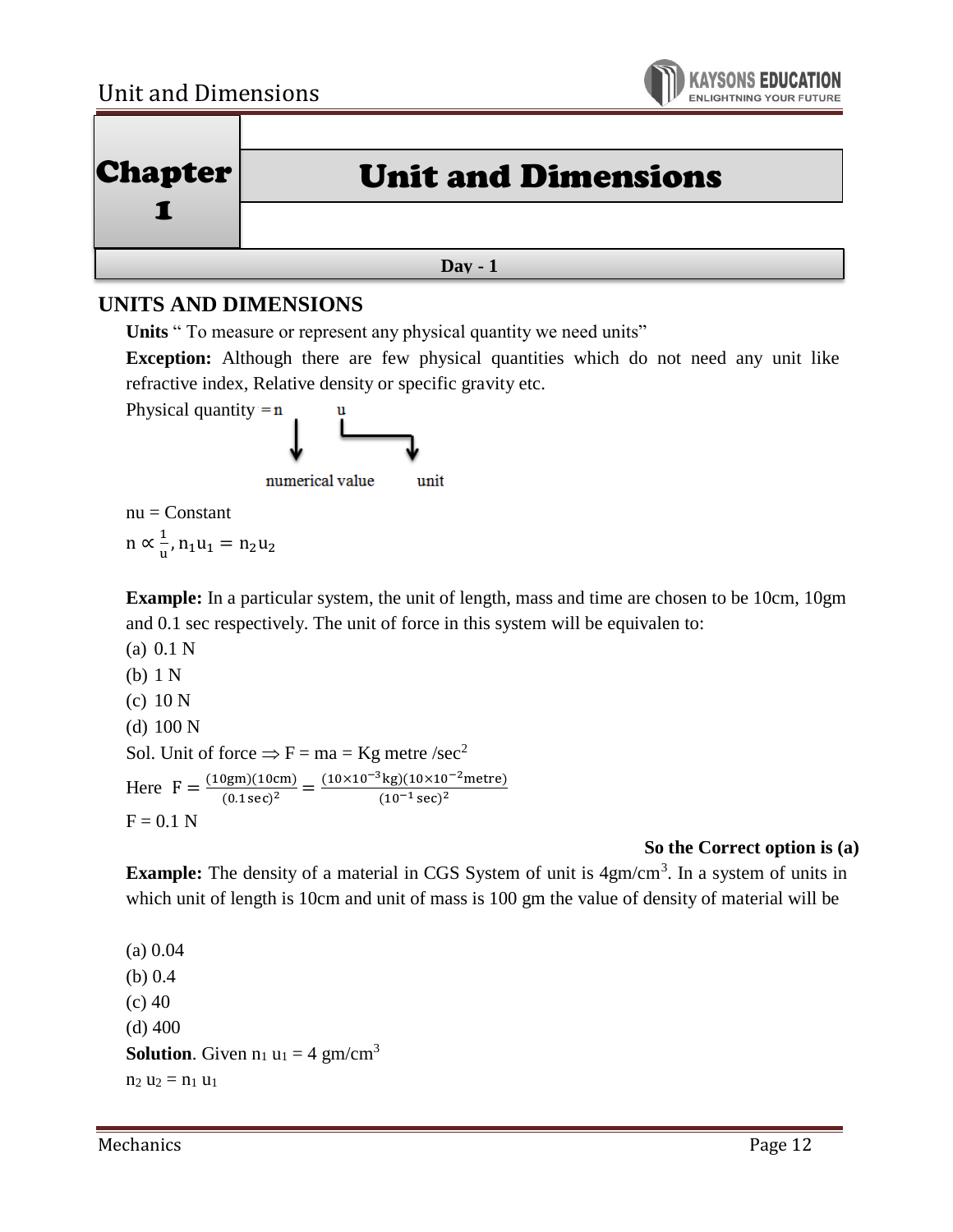

$$
n_2 u_2 = 4 \frac{gm}{cm^3} \Rightarrow n_2 x \frac{100gm}{(10cm)^3} = \frac{4gm}{cm^3}
$$
  

$$
n_2 = 40
$$

Answer (a)

# **FUNDAMENTAL PHYSICAL QUANTITIES, UNITS, SYMBOLS**

| S.No | <b>Physical quantity</b>   | Unit        | <b>Symbol</b>   |
|------|----------------------------|-------------|-----------------|
|      | <b>Mass</b>                | Kg          |                 |
| 2.   | Length                     | Meter       | L               |
| 3.   | Time                       | Second      | т               |
| 4.   | Temperature                | $C^{\circ}$ | $\theta$ , or K |
| 5.   | <b>Electric Current</b>    | Ampere      | A or I          |
| 6.   | Luminous Intensity         | Candela     | C <sub>d</sub>  |
| 7.   | <b>Amount of Substance</b> | Mole        | Mol or m        |

## **SUPPLEMENTARY UNITS**

(1) Angle



angle(
$$
\theta
$$
) =  $\frac{\text{arc}}{\text{radius}}$ , unit; Radian  
 $\theta = \frac{s}{r} \pi \, \text{radian} = 180^\circ$ 

(2) Solid angle



Unit = St. Radian  

$$
\Omega = \phi = \frac{A}{r^2}
$$

**Derived Units:** The units which may derive by fundamental or Supplementry units Ex. Force=  $ma = Kg$  mt/sec<sup>2</sup>

Conventions adopted while writing a unit

1. Even if a unit is named after a person it should not be Capital initial letter.

```
Newton (no) Joule (no) Ampere (no) 
 or or etc.
newton (yes) joule (yes) ampere (yes) 
2. In symbol for a unit named after a person
Newton \rightarrow N
Ampere \rightarrow A
Joule \rightarrow J
Watt \rightarrow w
```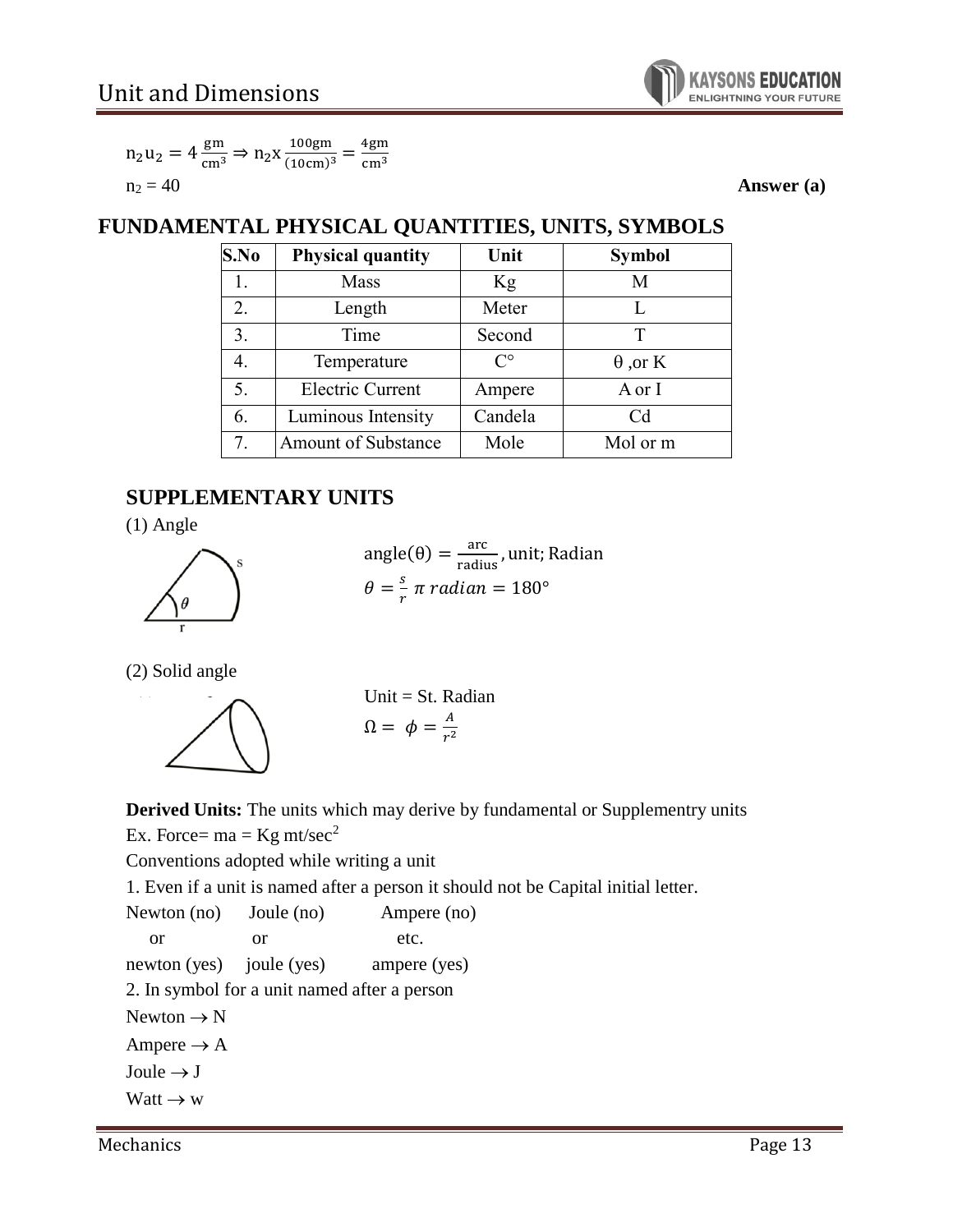

- 3. The symbol or units are not expressed in plural form : 50 m (yes) , 10 joule (yes)
- 50 ms (no) , 10 joules (no) 4. Not more than one Solidus is used 1 poise =  $1g/s$  cm or 1 gs<sup>-1</sup> cm<sup>-1</sup> not 1 g/s /cm
- 5. Full stops are not written after abbreviations and units 1 litere  $= 1000$  c c (yes)

 $= 1000$  c.c. (No)

# **SYSTEMS OF UNITS**

# **(1) MKS AND MKSA SYSTEM**

Here in this system  $M \rightarrow$  meter,  $K \rightarrow$  Kilogram, S  $\rightarrow$  Second and A $\rightarrow$  ampere Physical quantity Unit in MKS or MKSA System

(1)Force  $\longrightarrow_{\text{F=ma}}$  kg met/sec<sup>2</sup>

(2)Energy 
$$
\xrightarrow{1, \ldots, 2, \ldots, k}
$$
 kg met<sup>2</sup>/sec<sup>2</sup>

 $\frac{1}{2}$ mv<sup>2</sup>=mgh (3)Power  $-\frac{1}{1}$  $\frac{1}{2mv^2}$ /time  $\longrightarrow$ kg met<sup>2</sup>/sec<sup>3</sup>

…….. and so on

# **(2) SI SYSTEM (INTERNATIONAL SYSTEM)**

Here in this system unit of physical quantities are use to be named after different great Scientists.

Physical quantity

Unit in SI System

- 1. Force  $\rightarrow$  newton or N
- 2. Energy  $\rightarrow$  joule or J
- 3. Power  $\rightarrow$  watt or W

# **(3) CGS SYSTEM**

Here  $C \rightarrow$  Centimeter,  $G \rightarrow$  gram,  $S \rightarrow$  Second Physical quantity Unit in CGS System (1)Force  $\longrightarrow$  gcm/sec<sup>2</sup>ordyne 1N = 10<sup>5</sup>dyne F=ma (2)Energy  $\frac{1}{1}$  $\frac{1}{2}$ mv<sup>2</sup>=mgh  $\frac{1}{1}$   $\rightarrow$  gcm<sup>2</sup>/sec<sup>2</sup>or erg 1J = 10<sup>7</sup>erg  $(3)$ Power  $\rightarrow$  gcm<sup>2</sup>/sec<sup>3</sup> ….and so on

### **(4) FPS SYSTEM**

Here  $F \to$  foot,  $P \to$  pound,  $S \to$  second Force  $\rightarrow$  pd ft/ sec<sup>2</sup>, Similarly other physical quantities **Dimensional and dimensional formula**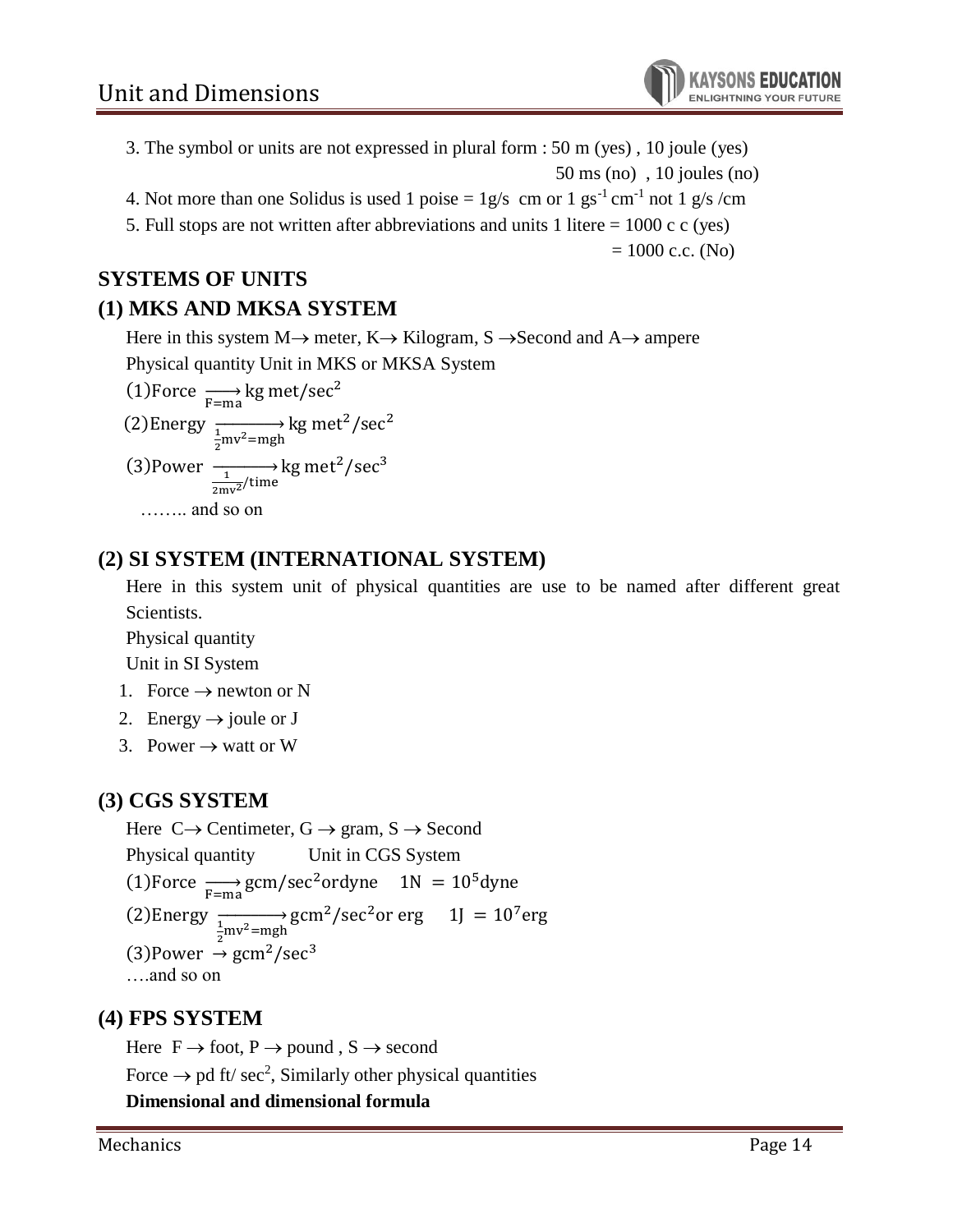#### Dimensional formula

Almost all physical quantities can be expressed in terms of the seven fundamental units in symbolic form.

#### **Dimensions**

Dimensions of a physical quantity are the powers to which we must be raised to fundamental quantity represent the given physical quantity.

|                                      | Physical quantity | Dimensional formula                        | Dimension            |
|--------------------------------------|-------------------|--------------------------------------------|----------------------|
| 1. Force,                            | $F = ma$          | $[MLT^2]$                                  | $[1,1,-2]$           |
| 2. Universal gravitational           |                   | $[M^{-1} L^3 T^{-2}]$                      | $[-1, 3, -2]$        |
| Constant $F = G \frac{m_1 m_2}{r^2}$ |                   |                                            |                      |
| 3. Planks Constant                   |                   | $[ML^2T^{-1}]$                             | $[1, 2, -1]$         |
| $E=\frac{hc}{\lambda}$               |                   |                                            |                      |
| 4. Boltz man Constant                |                   | $ML^2T^{-2}\theta^{-1}$ ]                  | $[1,2, -2, -1]$      |
| $E=\frac{3}{2}KT$                    |                   |                                            |                      |
| 5. Universal gas Constant            |                   | $[ML^2T^{-2}\theta^{-1} \text{ mol}^{-1}]$ | $[1, 2, -2, -1, -1]$ |
|                                      |                   |                                            |                      |

……. And so on

# **APPLICATIONS OF DIMENSIONAL FORMULAS**

### Application No. (1)

#### **To establish results**

Suppose any mass m is moving along a circular path of radius R with uniform speed of V. If the force required to do so is F then establish the result or relation between F, m, v and R. Given ,

 $F = k$  m<sup>x</sup> v<sup>Y</sup> R<sup>Z</sup>  $F \alpha$  m<sup>x</sup> v<sup>Y</sup> R<sup>Z</sup>  $[M L T^{-2}] = K [M]$ <sup>*x*</sup> $[LT^{-1}]$ <sup>*y*</sup> $[L]$ <sup>*z*</sup>  $[M L T^2] = K [M^x L^{y+z} T^y]$ Comparing both sides  $X=1, y+z=1, -y=-2 \implies y=2$  $2 + z = 1$  $Z = 1 - 2 = -1$ By experiment Constant  $K = 1$ 

So we have result  $F = m^1 v^2 R^{-1} \Rightarrow F = \frac{mv^2}{r^2}$  $\overline{R}$ 



**Example 1** Given a simple pendulum of very small bob of mass connected with a light String of length *l*. Also given acceleration due to gravity is g and time period *T* of simple pendulum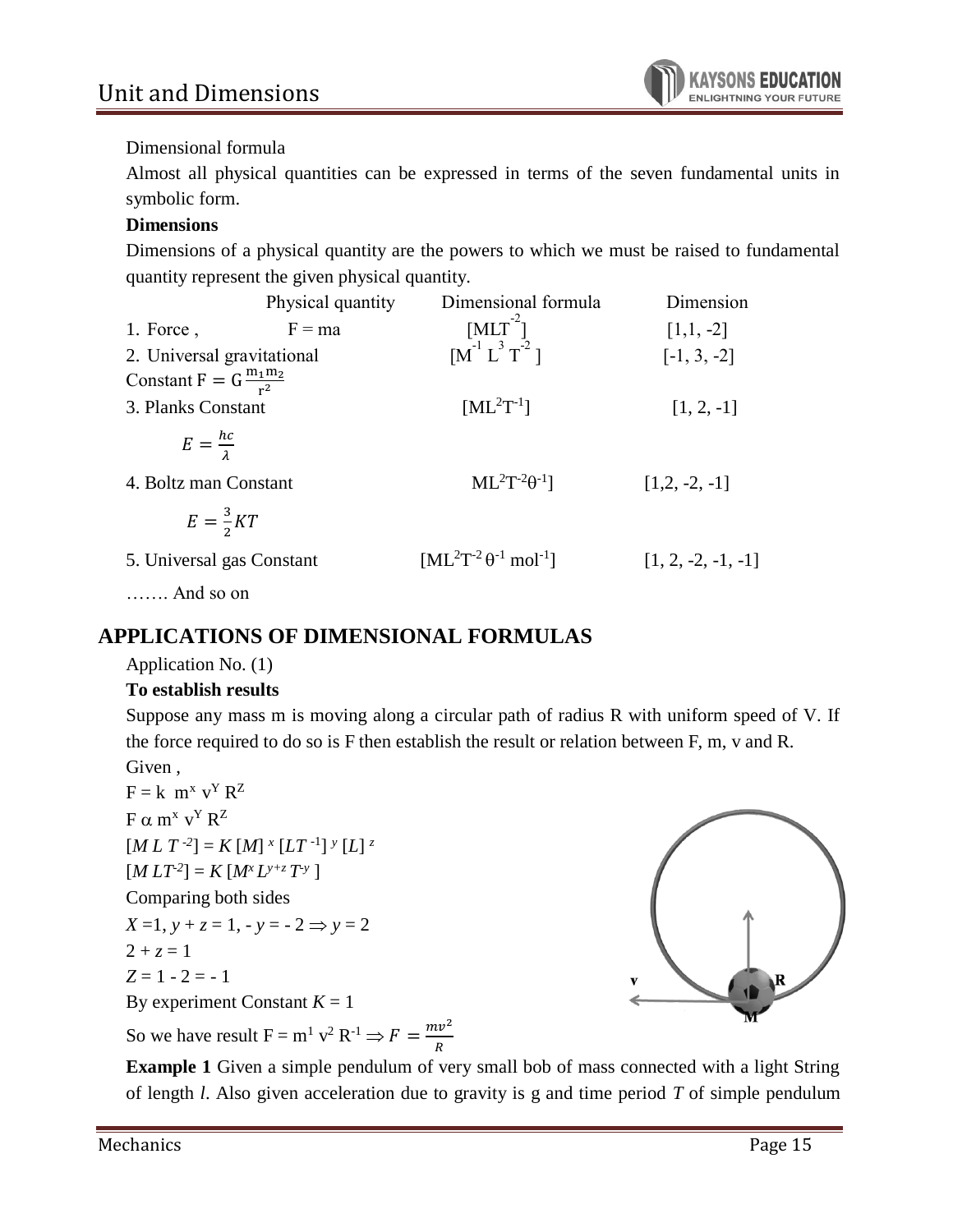depends on mass of the bomb, length of the String *l* and acceleration due to gravity g then establish result for T.

#### **Given**

$$
T \alpha m^{x} l^{y} g^{z}
$$
  
\n
$$
T = k m^{x} l^{y} g^{z}
$$
  
\n
$$
[M^{\circ} L^{\circ} T^{1}] = K [M]^{x} [L]^{y} [LT^{2}]^{z}
$$
  
\n
$$
\Rightarrow [M^{\circ} L^{\circ} T^{1}] = k [M^{x} L^{y+z} T^{-2z}]
$$
  
\nCompare both Side  
\n $x = 0$ , *i.e.* Time period will not depend on mass of the bob  $Y + z = 0$   
\nCompare both Side  
\n $x = 0$ , i.e. Time period will not depend on mass of the bob  $Y + z = 0$   
\n
$$
Y = -z \Rightarrow Y = -(-\frac{1}{2}) = \frac{1}{2} - 2Z = 1
$$
  
\n
$$
Z = -\frac{1}{2}t = [km^{\circ}l^{1/2}g^{-1/2}]
$$

By experiment  $k = 2\pi$ 

$$
T = 2\pi l^{1/2} g^{-1/2} \Rightarrow T = 2\pi \sqrt{\frac{l}{g}}
$$

**Example:** In a system of units , if force F, acceleration A and time T are taken as fundamental units then the dimensional formula of energy is

(a)  $[F A<sup>2</sup> T]$ (b)  $[F A T^2]$ (c)  $[F^2 \text{ AT}]$ (d) [FAT] **Solution:** Let energy denote by E Then  $E \alpha F^x A^y T^z$  $E = F^x A^y T^z$  $[M L<sup>2</sup> T<sup>-2</sup>] = [M L T<sup>-2</sup>]$ <sup>x</sup>  $[LT<sup>-2</sup>]$ <sup>y</sup>  $[T]<sup>Z</sup>$  $[M L<sup>2</sup> T<sup>-2</sup>] = [M<sup>x</sup> L<sup>x+y</sup> T<sup>-2x-2y + z</sup>]$ Compare both Sides  $x = 1$ ,  $-2x - 2y + z = -2$  $x + y = 2 - 2x1 - 2x1 + z = -2$  $\Rightarrow$  Y = 1 - 4 + z = -2  $Z = 4 - 2$  $\Rightarrow$  Z = 2

Therefore dimensional formula of energy E in Terms of FAT is  $[ F<sup>1</sup> A<sup>1</sup> T<sup>2</sup> ] \Rightarrow [ FAT<sup>2</sup> ]$  Ans B **Application No.2:** To check the validity of any result.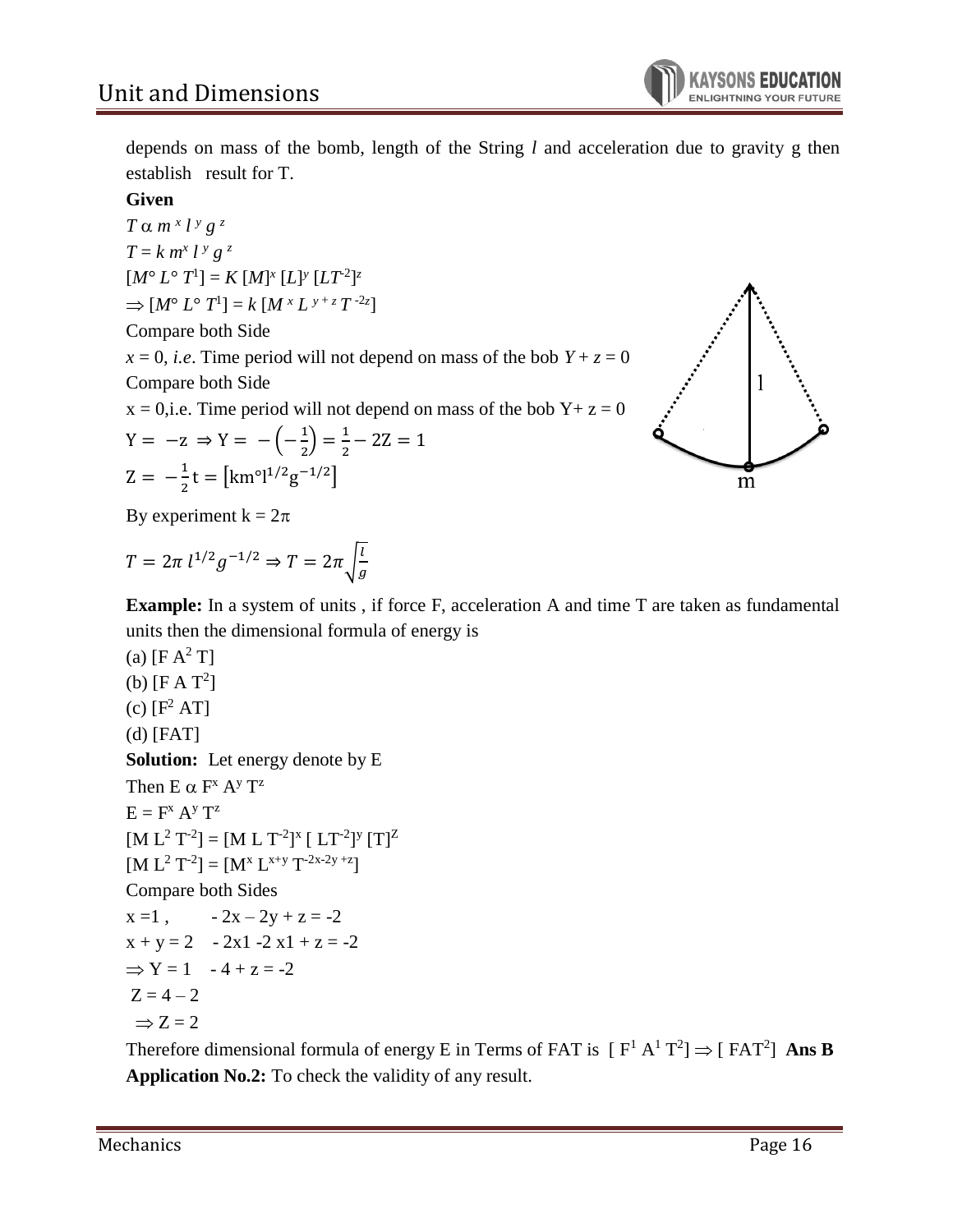

#### **Law of homogeneity**

Here we can jump through  $+$ ,  $-$ ,  $=$  (signs) If  $v = at + \frac{b}{b}$  $\frac{0}{t+c}$  (Here  $v \to$  velocity  $t \to$  time and a,b, c- are Constant then find dimensional formula of a, b, c-Given:  $v = at + \frac{b}{dt}$ t+c

#### **Apply Law of homoginity**

Dimensional formula of  $v = dim$ -formula of at  $= v$ 

$$
a = \frac{v}{t} = \frac{[LT^{-1}]}{[T]} = [LT^{-2}]
$$
  
Similarly we can say  $t = c \Rightarrow C = [T]$   
and  $v = \frac{b}{t} \Rightarrow b = vt = [LT^{-1}][T]$   
 $b = [L]$ 

**Example:** The equation of state of some gases can be expressed as  $\left( p + \frac{q}{n^2} \right)$  $\frac{q}{v^2}$  $(v - b) = RT$ here p is pressure, V is the volume, T is temp. then the dimensional formula of Constants a and b will be ?

Given: 
$$
\left(p + \frac{a}{V^2}\right)(V - b) = RT
$$

Apply Law of homoginity Dimensional formula of  $p = Dim$ -formula of  $\frac{a}{v^2}$  $a = PV^2 = ML^{-1}T^{-2}L^6 = [ML^5T^{-2}]$ Similarly dimensional formula of  $v = Dim$ . Formula of  $b = v$  $=[L^3]$ **ANS**  $a = [ML^5 T^{-2}]$  $b = [L^3]$ 

# **Application No-3**

#### **Dimension less quantities or functions**

(i) Quantities having units but dimensionless



So all trigonometric functions will be dimension less i.e.  $\sin x$ ,  $\cos x$ ,  $\tan x - \text{etc.}$